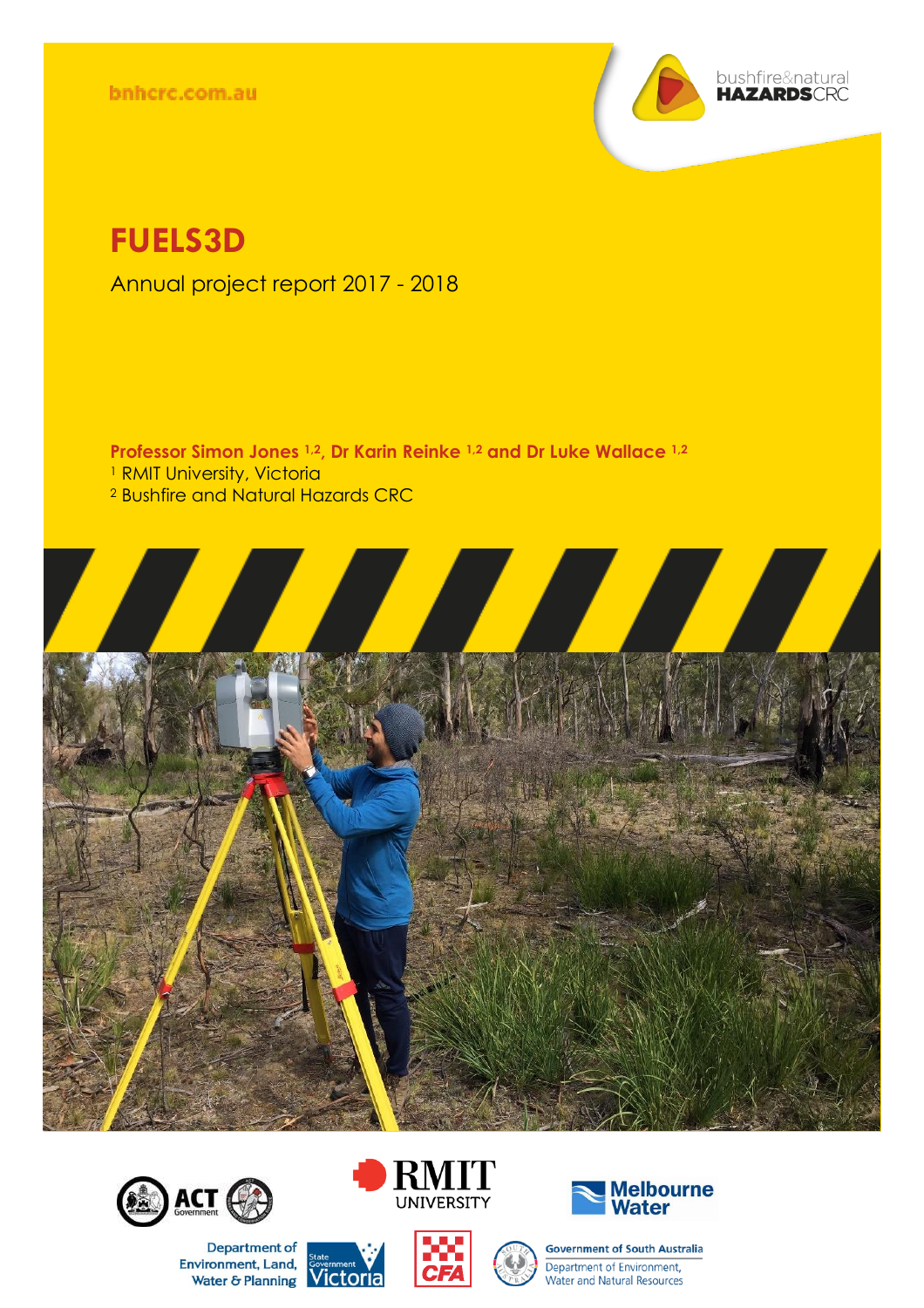**DOCUMENT TITLE |** REPORT NO. 428.2019



| Version | <b>Release history</b>      | <b>Date</b> |
|---------|-----------------------------|-------------|
| 1.0     | Initial release of document | 9/1/2019    |



**Australian Government** Department of Industry, **Innovation and Science** 

**Business** Cooperative Research Centres Programme

All material in this document, except as identified below, is licensed under the Creative Commons Attribution-Non-Commercial 4.0 International Licence.

Material not licensed under the Creative Commons licence: • Department of Industry, Innovation and Science logo

- 
- Cooperative Research Centres Programme logo • Bushfire and Natural Hazards CRC logo
- All other logos
- All photographs, graphics and figures

All content not licenced under the Creative Commons licence is all rights reserved. Permission must be sought from the copyright owner to use this material.



#### **Disclaimer:**

RMIT University and the Bushfire and Natural Hazards CRC advise that the information contained in this publication comprises general statements based on scientific research. The reader is advised and needs to be aware that such information may be incomplete or unable to be used in any specific situation. No reliance or actions must therefore be made on that information without seeking prior expert professional, scientific and technical advice. To the extent permitted by law RMIT University and the Bushfire and Natural Hazards CRC (including its employees and consultants) exclude all liability to any person for any consequences, including but not limited to all losses, damages, costs, expenses<br>and any other compensation, arising directly or indirectly from using this<br>publication (in part or in whole) and any information or

#### **Publisher:**

Bushfire and Natural Hazards CRC

#### January 2019

Cover: Terrestrial laser scanning data being collected for comparison with Fuels3D in Ridgeway, Tasmania.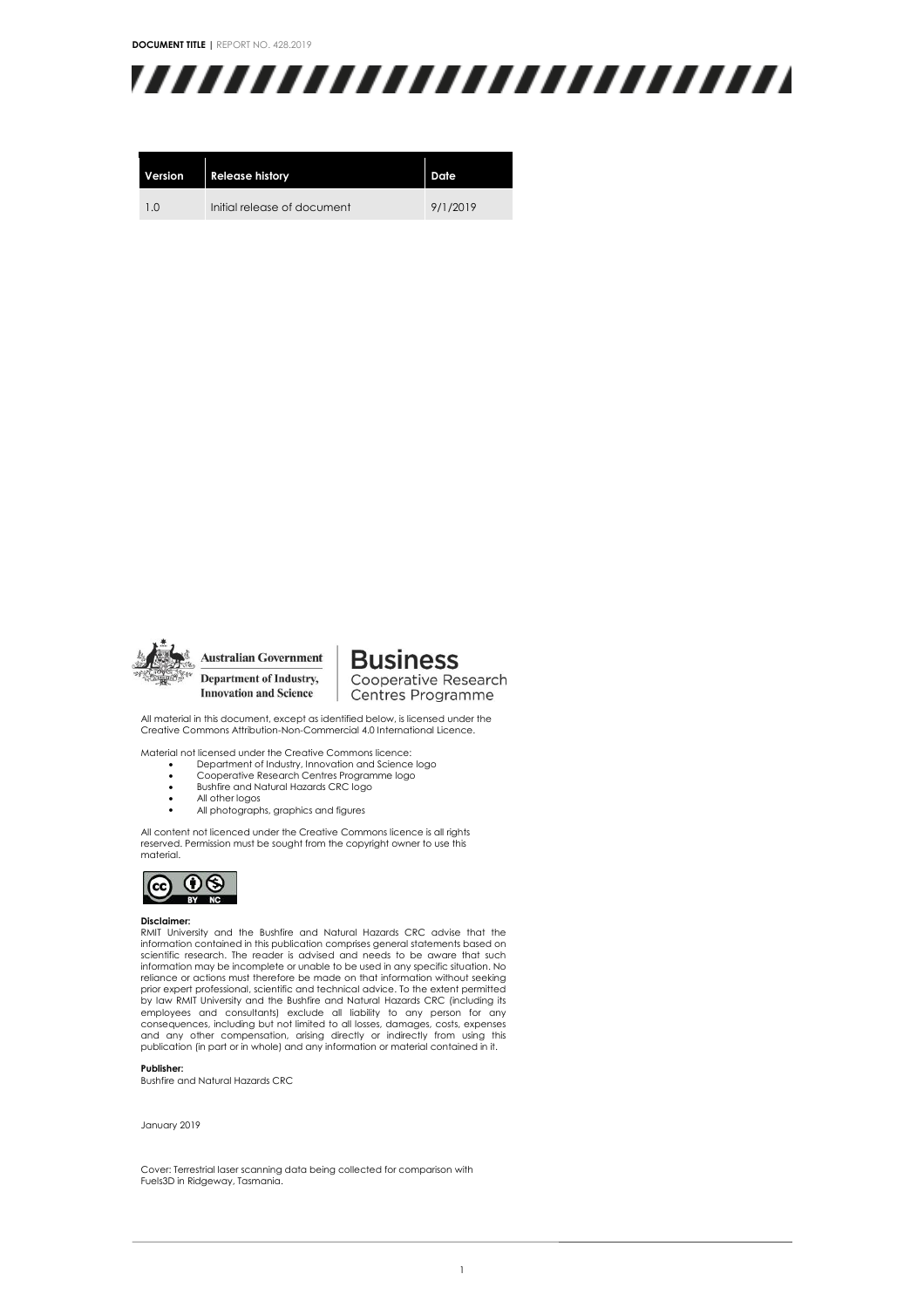**DOCUMENT TITLE |** REPORT NO. 428.2019



#### **TABLE OF CONTENTS**

| 3                       |
|-------------------------|
| $\overline{\mathbf{4}}$ |
| 5                       |
| 6                       |
| 7                       |
| 8                       |
| 10                      |
| 11                      |
| 11                      |
| 11                      |
| 12                      |
| 13                      |
| 14                      |
| 15                      |
| 16                      |
|                         |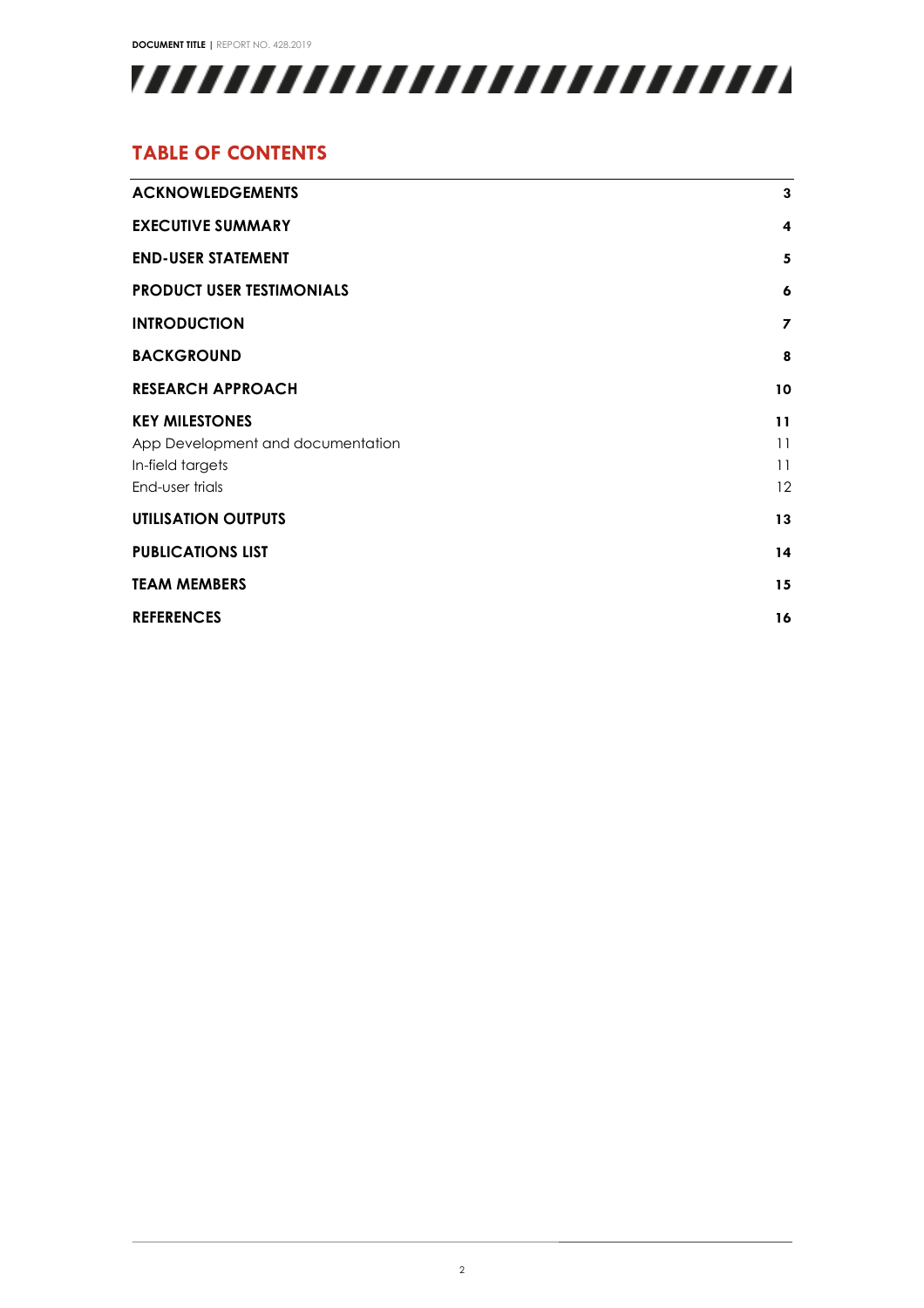

## <span id="page-3-0"></span>**ACKNOWLEDGEMENTS**

There have been many individuals who have contributed towards the success of Fuels3D at various stages of the project: David Nicholls, Danni Martin, Rachel Bessell, Alex Chen (CFA), Tim Sanders (Melbourne Water), Adam Leavesley, Tony Scherl, Amanda Johnson (ACT Parks and Conservation) and Natasha Schedvin (Vic. Department of Environment, Land, Water and Planning). In particular, Simeon Telfer (SA Department of Environment, Water and Natural Resources) embraced the idea of Fuels3D early on and has provided valuable support, field testing along the way, and practical advice on application of the Overall Fuel Hazard Guide.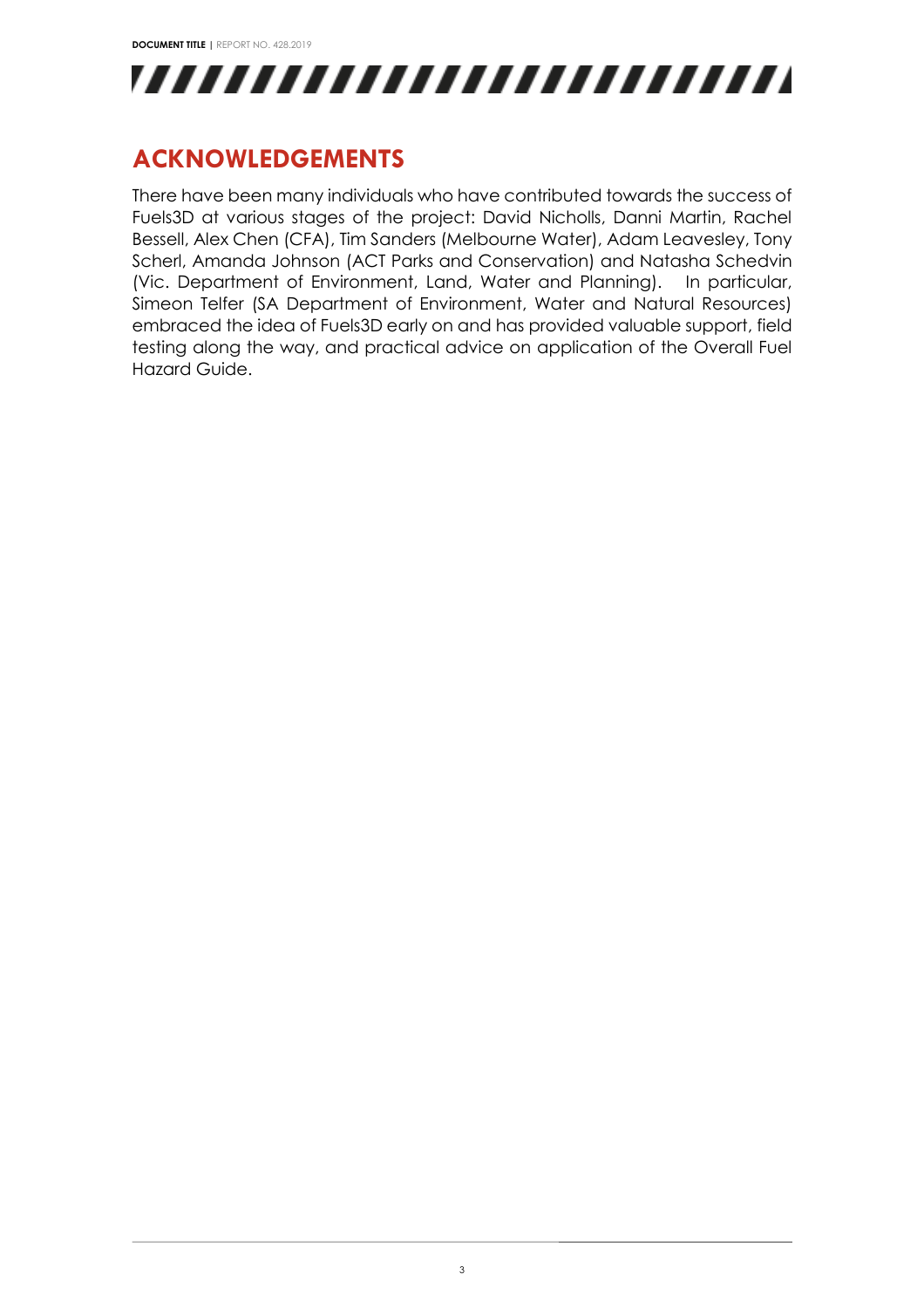

#### <span id="page-4-0"></span>**EXECUTIVE SUMMARY**

Smartphone technology with high quality sensors are becoming increasing ubiquitous. This technology, when combined with computer visions methods allows for the 3D description of the surrounding environment. This project exploits this technology to provide robust measurement of vegetation structural metrics that can be built into existing fuel hazard assessment frameworks. Providing key metrics as data products rather than a single end product enables flexibility across jurisdictions and ecosystem types, and capacity to adapt as end-user requirements change.

Fuels3D is a smartphone app that enables and manages image capture in the field during fuel hazard assessments. 3D point clouds are generated using computer vision and photogrammetry techniques. From the resultant point cloud, representation of vegetation structural metrics such as height and cover can be extracted for use in conjunction with the Victorian Overall Fuel Hazard Assessment Guide, and their equivalents, in assessing the hazard present in a landscape. Fuels3D provides a low cost, easy-to-use, and repeatable method that is currently undergoing field-trials with end-users for assessment.

Highlights of 2017 – 2018 have included:

- Fuels3D adapted for iPhones.
- Two new PhD candidates join the research team (supported by RMIT University funded scholarships, and CSIRO Data61).
- Fuels3D wins the 2017 Victorian Spatial Industries Award for Environment and Sustainability.
- End-user field trials commence in Victoria, South Australia and ACT.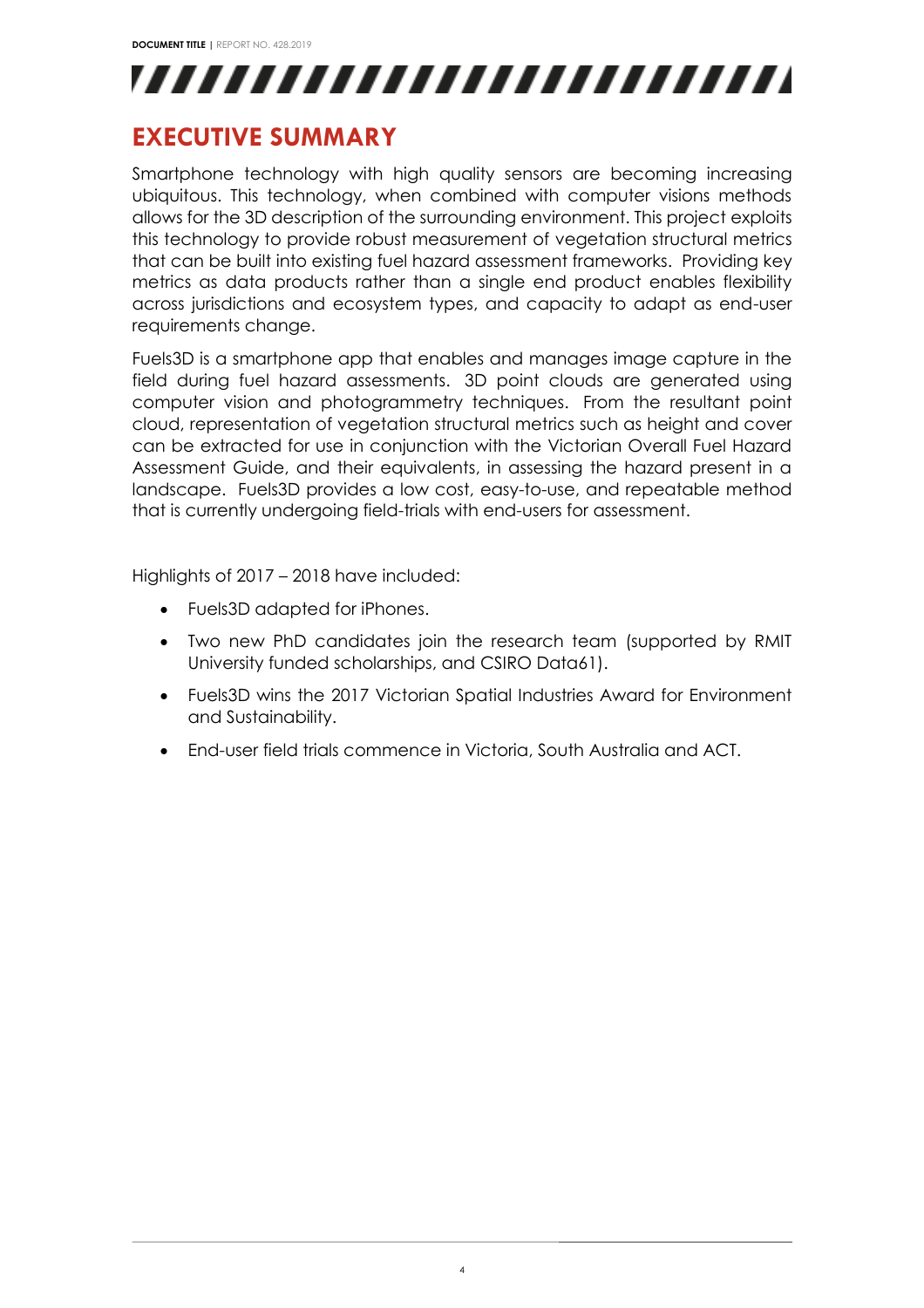

### <span id="page-5-0"></span>**END-USER STATEMENT**

#### **Simeon Telfer,** *Department of Environment, Water and Natural Resources, SA*

"The Fuels3D project is a perfect example of cross-discipline project which is producing results that have demonstrated improvements to the fire management industry. The project has brought together remote sensing and photogrammetry experts to produce a solution for gathering bushfire fuel data which is faster, more accurate and more informative than previous manual systems. This kind of solution would not have been achievable without collaboration between fire experts within agencies and researchers who have a complementary set of skills and knowledge. "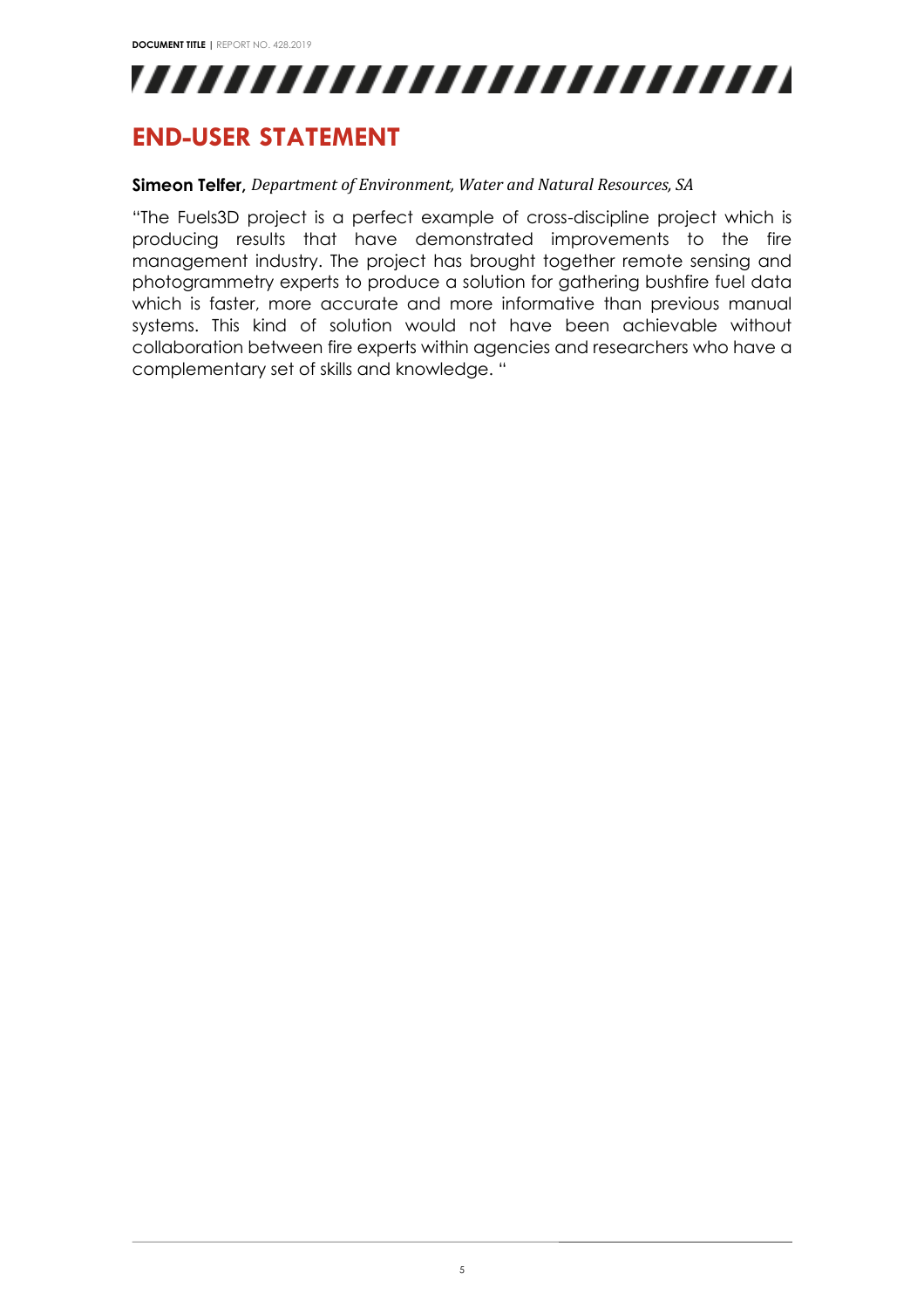

### <span id="page-6-0"></span>**PRODUCT USER TESTIMONIALS**

#### **Rachel Bessell,** *Country Fire Authority, VIC*

"At CFA we are excited about the potential of the Fuels3D app. This research will allow us to quickly determine fuel hazard in a more objective and repeatable way. It is very easy to use, taking some photos via a no-fuss app on a smartphone - a technology that is readily available to all of our members. RMIT have involved CFA throughout the project to ensure end user needs are incorporated to support future research utilisation."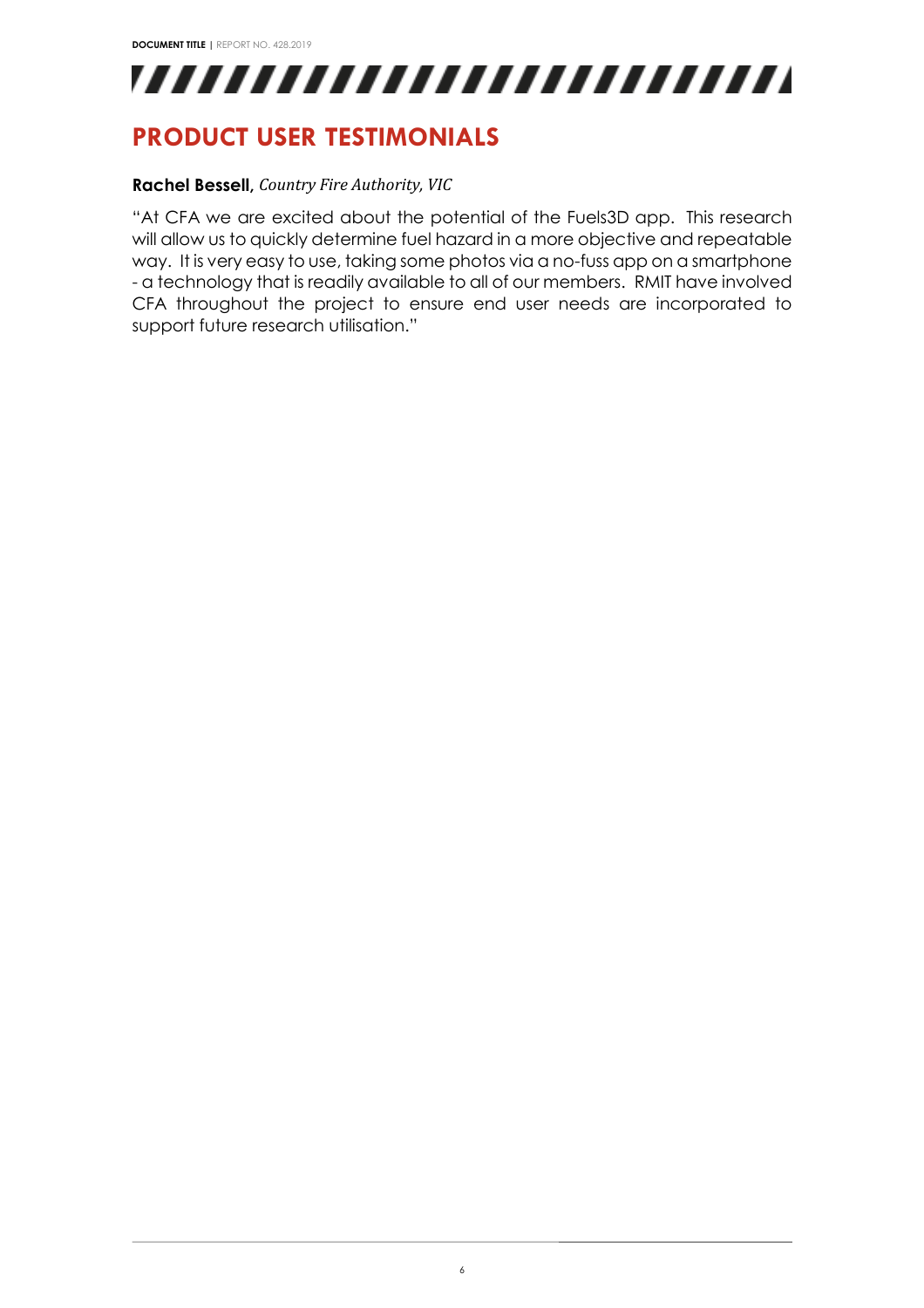

### <span id="page-7-0"></span>**INTRODUCTION**

Much work exists in developing standards and protocols for describing fuel hazard (for example, "Overall Fuel Hazard Assessment Guide", Victorian Department of Sustainability and Environment) and post-burn severity (for example, "Fire Severity Assessment Guide", Victorian Department of Sustainability and Environment) and their equivalents throughout Australia. The metrics used in these guides have been identified as key drivers of fire risk. However, the methods used to collect these metrics are largely subjective and qualitative, and are limited in their capacity for integration as inputs into fire behaviour models or for use in calibrating and validating landscape level datasets. The next step for these assessments is to include data that is quantitative and has improved precision.

Smartphone technology with high quality sensors are becoming increasing ubiquitous. This technology, when combined with computer visions methods allows for the 3D description of the surrounding environment. This project aims to exploit this technology to provide robust measurement of metrics that can be built into existing fuel hazard assessment frameworks. Providing key metrics as data products rather than a single end product enables flexibility across jurisdictions and ecosystem types, and capacity to adapt as end-user requirements change.

Fuels3D is a smartphone app that enables and manages image capture in the field during fuel hazard assessments. 3D point clouds are generated using computer vision and photogrammetry techniques. From these 3D point clouds, scale is added and decision rules are programmed to calculate quantifiable surface / near-surface metrics that replicate those used in current fuel hazard visual assessment guides. The key steps in the strategy include:

- Agreement by end-users on fuel strata definitions, and new and existing fuel hazard metrics to enable the extraction of metrics from Fuels3D point clouds.
- Field validation of derived fuel metrics will be ongoing as Fuels3D is trialled across a greater number of fuel landscape types (as identified in the draft AFAC Bushfire Fuel Classification System). Fuels3D data will be collected by both the research team and end-users. Terrestrial Laser Scanning, destructive sampling and field measurements will form part of the validation method
- Methods (in-field positioning and image recognition) will be investigated and developed to allow for scaling to be automatically built into the resulting 3D point cloud from which fuel metrics can be derived.
- End-user field trials being conducted to assessment solution usability and performance, and workflow processes.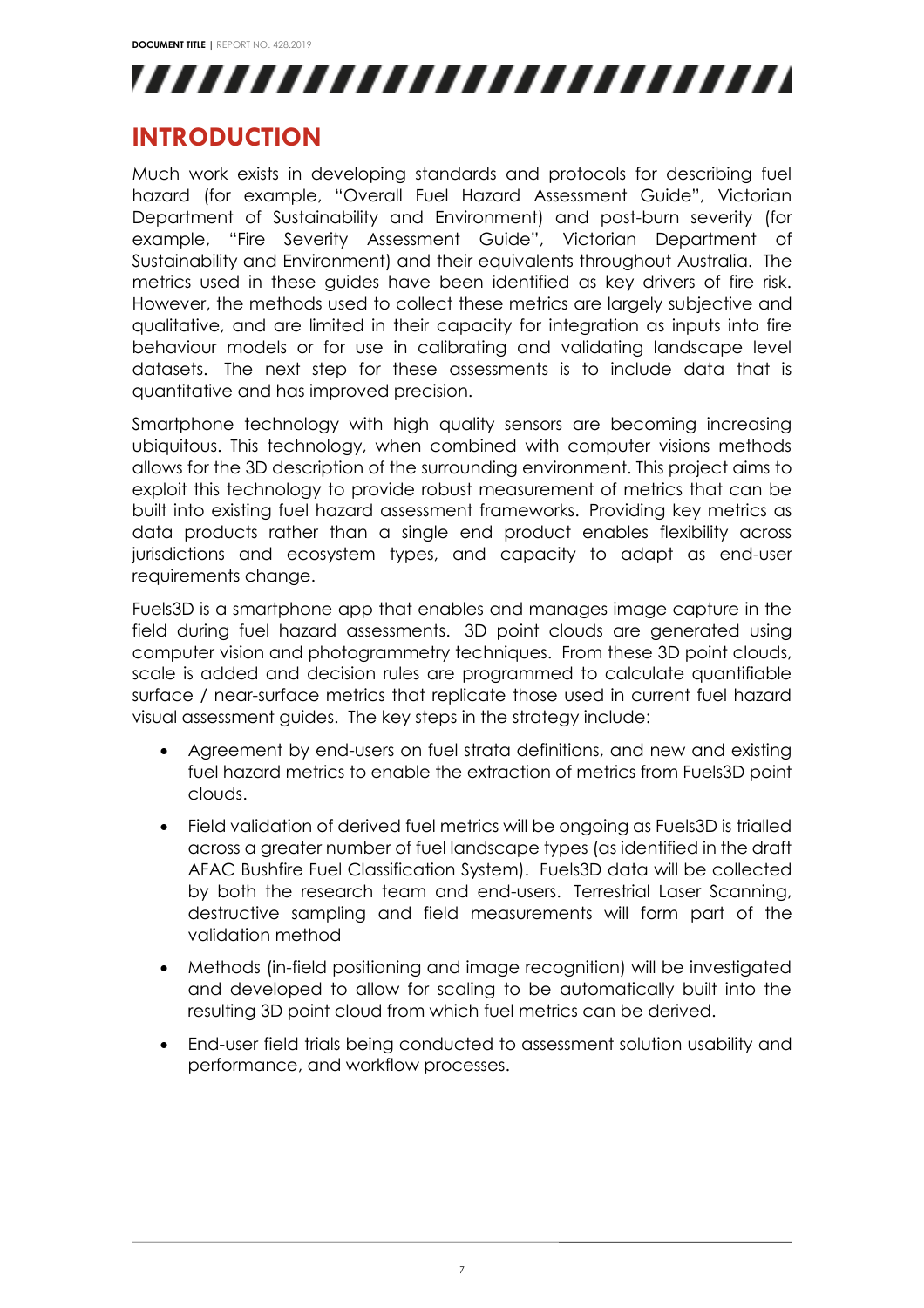

## <span id="page-8-0"></span>**BACKGROUND**

Visual estimation is the standard practice for land management agencies across Australia for collecting fuel hazard assessments. Visual assessment provides a low-cost and efficient method to rapidly describe and estimate fuels and individual fuel layers. However, it is well known and documented in the literature, that visual assessments are subjective and can vary greatly between assessors [1, 2, 3, 4].

In response to understanding the performance of Fuels3D against visual assessments using the Overall Fuel Hazard Assessment Guide, an end-user field day was held with end-users from SA DEWNR, ACT Parks and Wildlife, VIC DELWP, VIC CFA, Melbourne Water and Parks Victoria. The field day aimed to introduce end-users to the Fuels3D collection protocol and to assess its ease of use and repeatability between data collectors in comparison to traditional visual assessment techniques. Participants were asked to undertake a visual assessment and collect Fuels3D data at three plots as shown in Figure 1.

The results, published in *Sensors* in 2017 [4], indicated that surface and nearsurface metrics related to fuel hazard can be measured with greater repeatability between different observers. Even more critical was the proprogation of this error when the metrics were combined to calculate hazard ratings. This is demonstrated in Figure 2 where the range of surface cover and height is significantly lower across all plots than seen in the visual assessment approach, spanning across almost four hazard rating classes.



FIGURE 1. EXAMPLES OF THE THREE SITES FROM WHICH PLOT LEVEL FUEL HAZARD ASSESSMENTS WERE COLLECTED BY END USERS.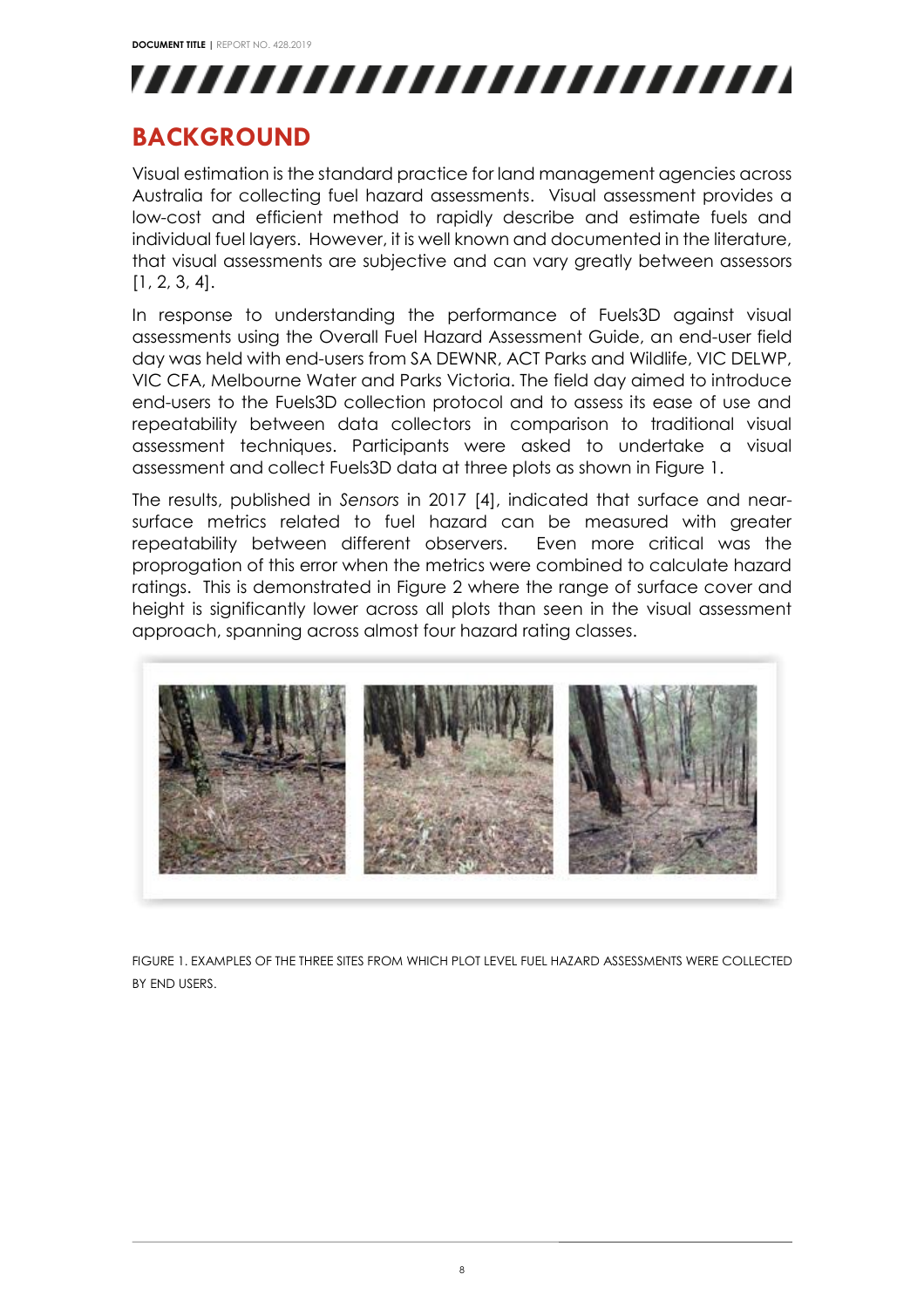



FIGURE 2. RANGE OF SURFACE FUEL HAZARD RATINGS ACROSS THREE PLOTS AS ASSESSED VISUALLY (DASHED LINES) AND USING FUELS3D METICS (SOLID LINES) [4].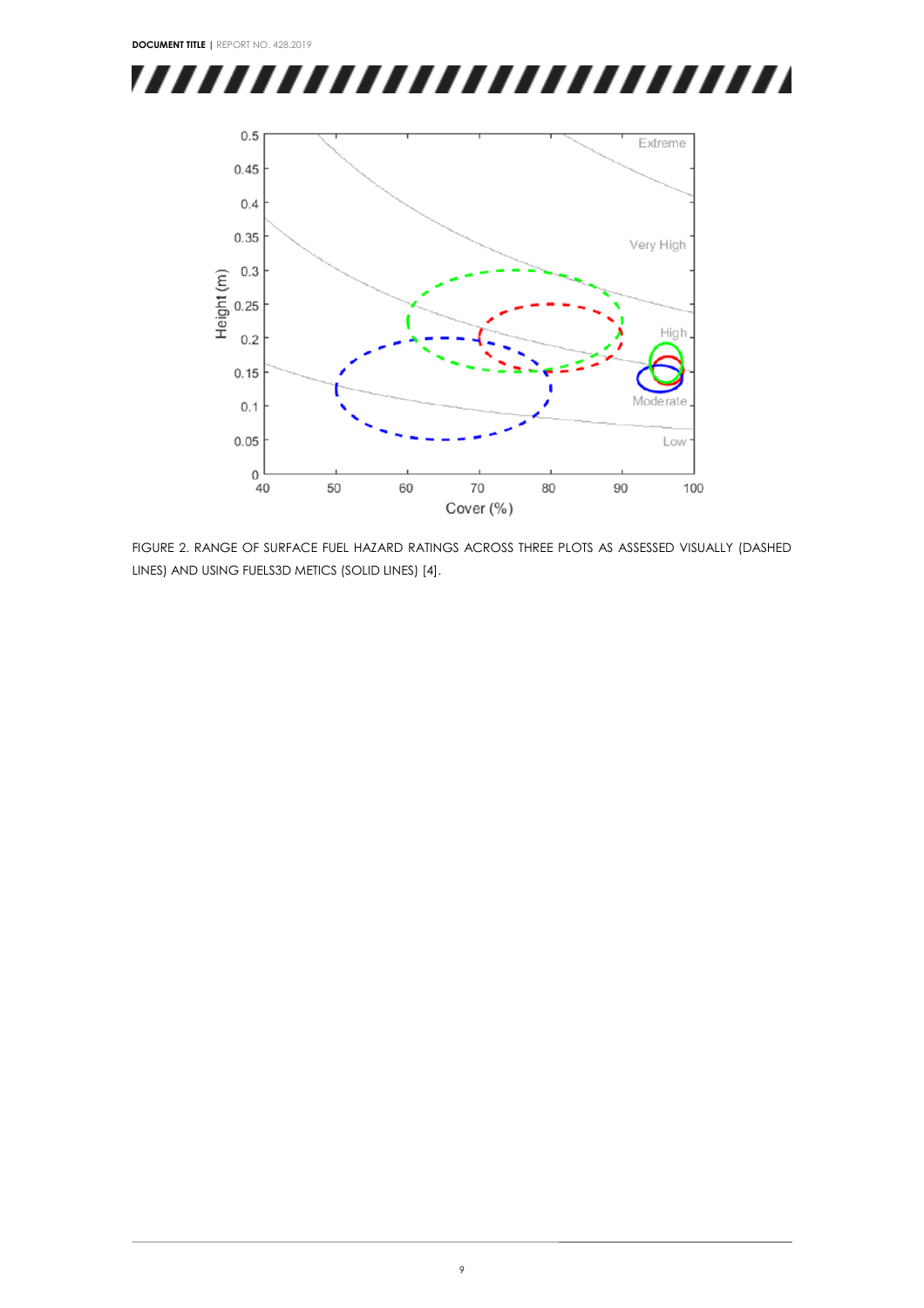

### <span id="page-10-0"></span>**RESEARCH APPROACH**

The research approach employed for the development of Fuels3D began with a review of remote sensing technologies suited for capturing vegetation structure. Remote sensing, captured from airborne and satellite platforms have long been used as a viable option for characterising vegetation in the landscape. However, estimates of fuel hazard and risk made using remote sensing data still require input at the local, or plot, scale for calibration and validation purposes. Terrestrial remote sensing techniques on the other hand, can provide an alternative or complementary source of information to traditional field assessments and support large scale remote sensing used to quantify and describe vegetation properties.

Terrestrial Laser Scanning (TLS) allows for precise information characterising the amount and structural arrangement of fuel [5] to be collected, otherwise unavailable from visual assessments and large scale remote sensing. However, laser scanning technology remains limited for operational deployment and uptake due to the cost of instrumentation and expertise required to operate scanners in the field. In this project, TLS was used as a comparison for the validation phase of point clouds collected using Fuels3D.

Computer vision and photogrammetric algorithms, which utilise overlapping imagery, are currently being employed in a wide variety of environmental and agricultural applications to provide information describing the 3D structure of the surrounding environment. Unlike other remote sensing techniques, the collection of this information requires relatively low-cost sensors (such as consumer-grade digital cameras) and lower expertise for data collection in comparison to laser scanning technology [6].

Structure from Motion is a technique developed recover 3D geometry from a set of overlapping images and underpins the Fuels3D solution. Common features between images are used to reconstruct the 3D environment. Knowing the locations of several features in multiple images allows estimates of the 3D camera location and 3D point coordinates in relative image-space to be made based on the principles of photogrammetry [7]. The coordinates of camera locations and features are provided in an arbitrary space, which can then be transformed (scaled, rotated and translated) into object (or real-world) coordinates based on a small number of ground control points [7]. In this project, ground control points consisted of unique colour-coded vertical target poles.

Validation of Fuels3D results have been compared against field measures (using intensive point intercept methods), destructive sampling (dry weights correlated to volumetric measures from 3D point clouds) and TLS to determine the accuracy of the solution. Data has been collected across multiple vegetation and fuel types including closed forest, open forest, woodland, low woodland, conifer, hummock grasslands, low shrubland and grasslands (as described in the Draft Bushfire Classification System).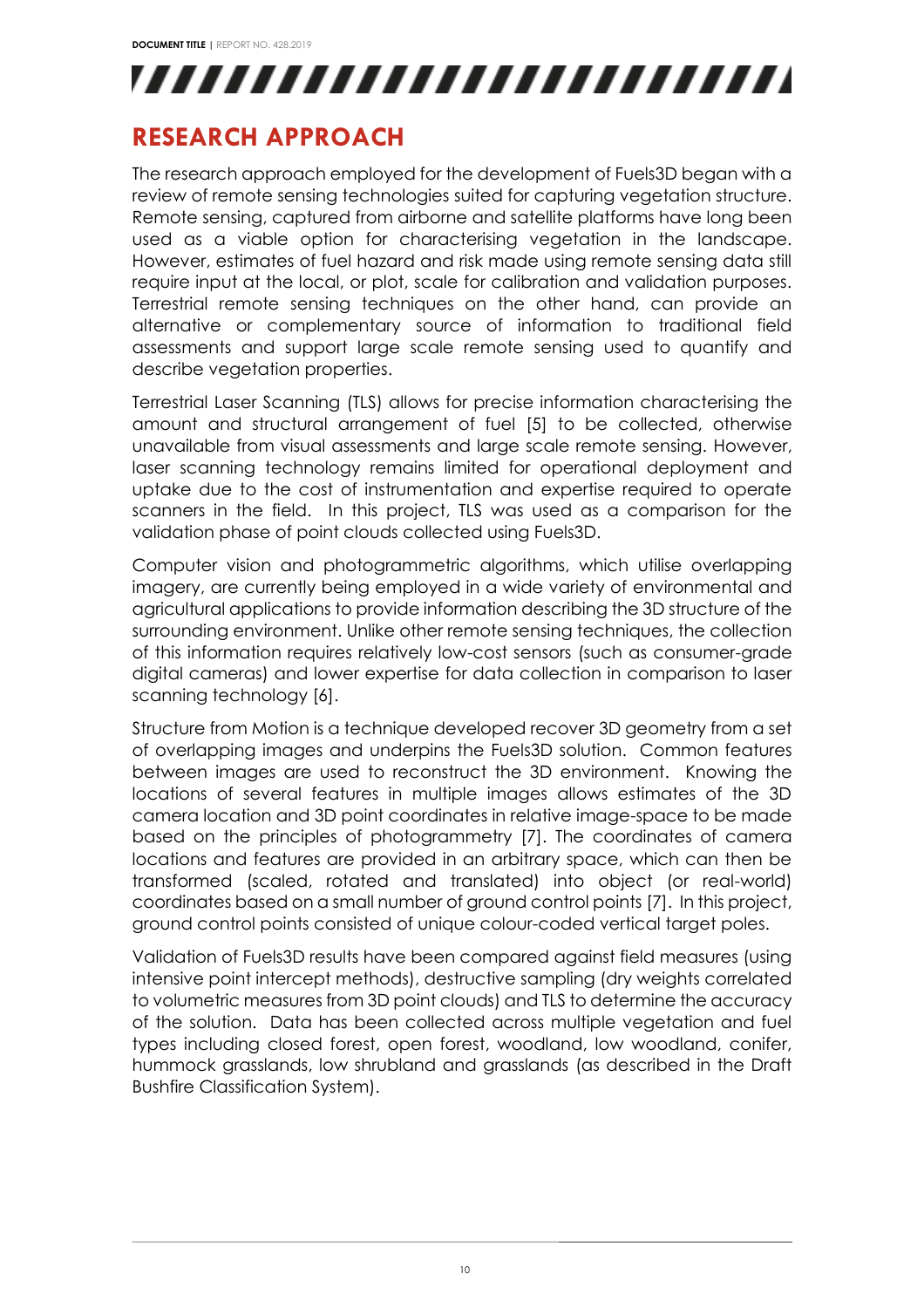

## <span id="page-11-0"></span>**KEY MILESTONES**

Key milestones for Fuels3D are summarized according to: development of the app, supporting documents, in-field positioning and scaling targets, and enduser trials.

#### <span id="page-11-1"></span>**APP DEVELOPMENT AND DOCUMENTATION**

The development of the Fuels3D solution consists of the Fuels3D app, the workflow process and the supporting quick start guides for instructions on the app, the in-field targets and the data collection protocol. In the last 12 months, Fuels3D was adapted for iPhones at the request and support of end-users.

#### <span id="page-11-2"></span>**IN-FIELD TARGETS**

A key step in creating the 3D representation of the landscape is the addition of scale and orientation to the point cloud. This requires either the camera positions to be known at each exposure (i.e. using GPS) or an object of known dimensions and orientation to be captured within multiple images. For the purposes of Fuels3D the choice of scaling and orientation device needs to be:

- low cost,
- easily portable,
- add no expertise requirements to the infield operation of Fuels3D, and
- accurate enough to allow fine fuel elements to be observed.

Several technologies were reviewed and tested against the criteria of reliability, accuracy, expertise requirements, cost and portability. Those evaluated included stereo imagery, phone sensors, in-field scale bars, ultra-wide band and wireless positioning, and GPS. In brief, both the phone sensors and wireless positioning boards were unsuitable due to low to moderate levels of accuracy. The use of an in-field scale bar was cheap, portable, easy to use and most importantly offered high accuracy for the project requirements. Accordingly an in-field target has been designed for use in the current Fuels3D utilisation trials. This bar uses a unique colour-coded system allowing multiple bars to be placed within the field at any one time (see Figure 3).



FIGURE 3. SCREENSHOT TAKEN FROM FUELS3D ANDROID SHOWING AN EXAMPLE IN-FIELD TARGET IN THE BACKGROUND.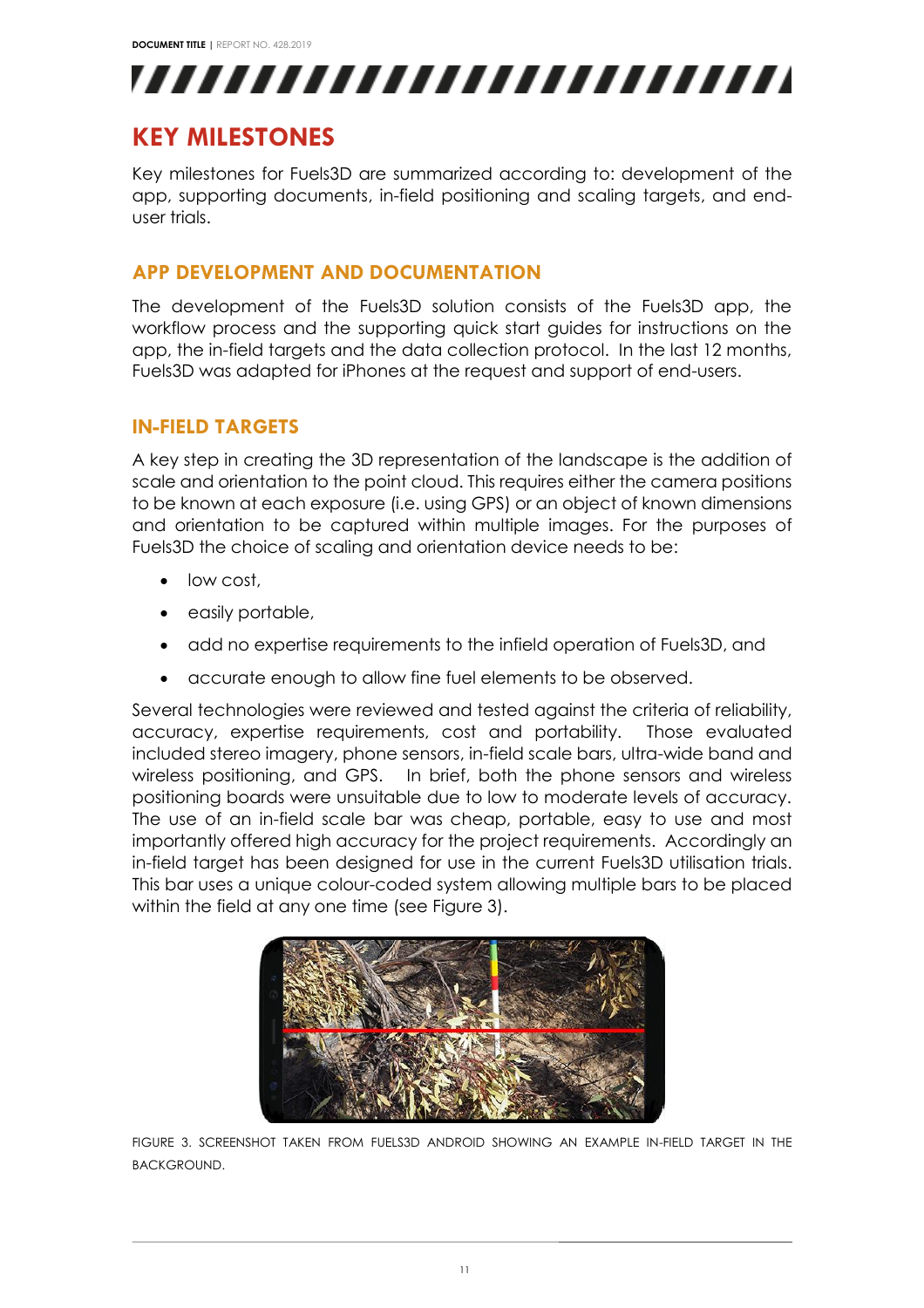

#### <span id="page-12-0"></span>**END-USER TRIALS**

End-user trials are currently underway in South Australia, Victoria and ACT. Endusers have been provided with the Fuels3D app, in-field targets and quick start guides. End-users will collect Fuels3D data and upload the data collected to be processed for point cloud creation and subsequent quality assessment. Any issues with the collection phase by end-users can be reported to an issues log. Results of this first trial will be reported at AFAC 2018.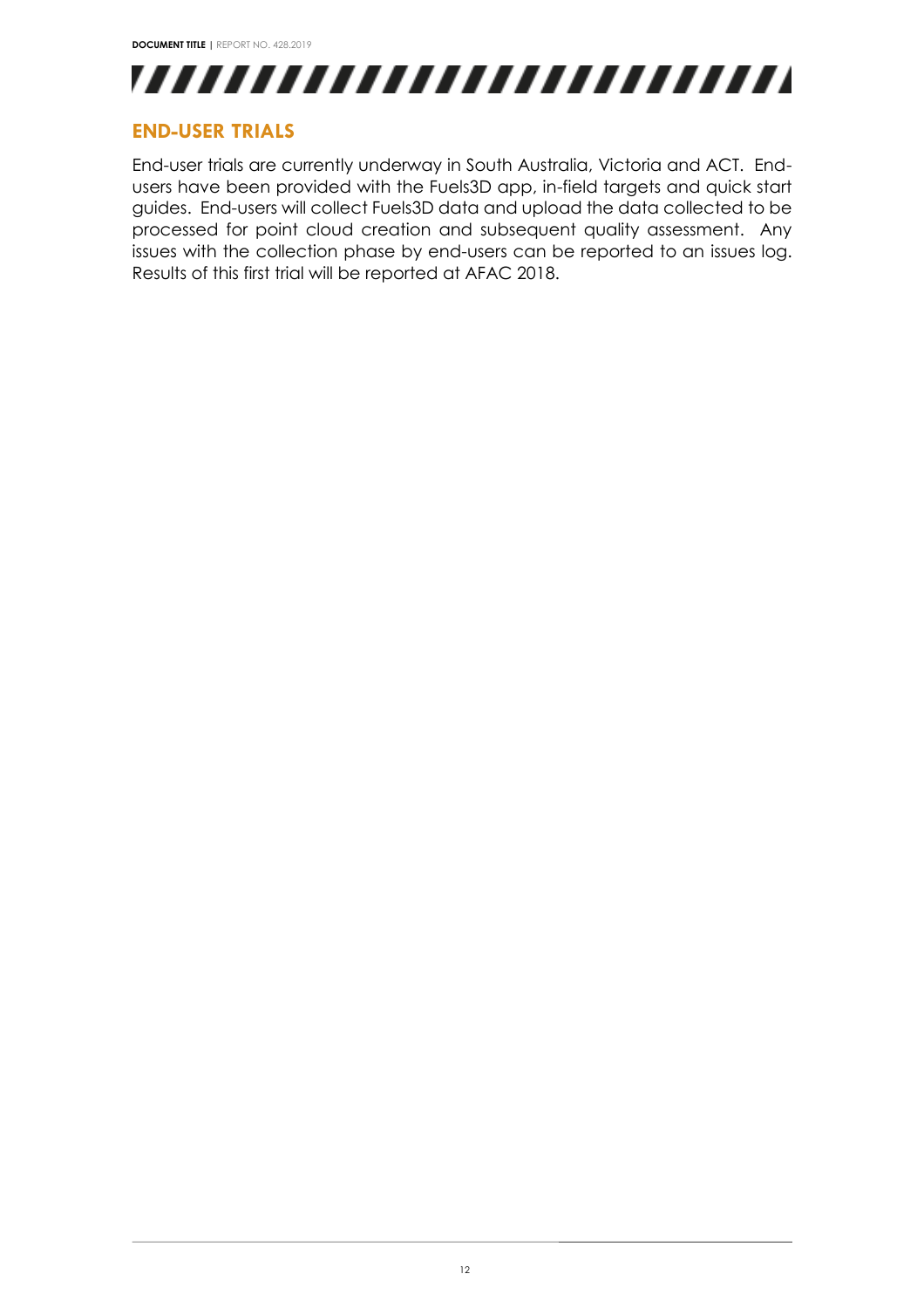

## <span id="page-13-0"></span>**UTILISATION OUTPUTS**

Utilisation outputs consist of:

- Fuels3D app (iphone or android).
- In-field target sets, deployed with Fuels3D apps
- Three quick start guides for using the Fuels3D solution in this first end-user trial (from image capture to image upload).
- Issues register to log any problems encountered by end-users during the trial period.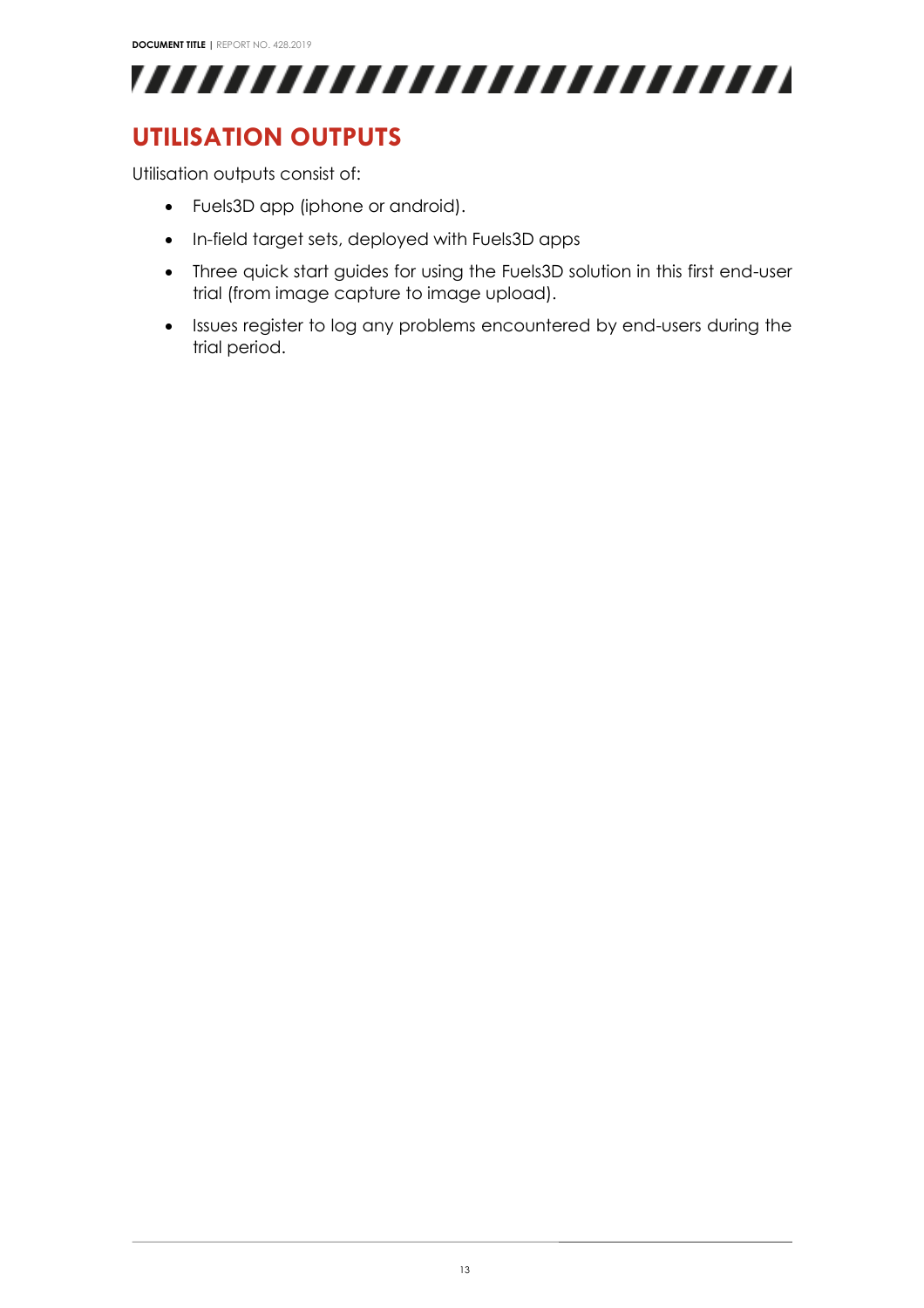

## <span id="page-14-0"></span>**PUBLICATIONS LIST**

- Wallace, L., Hillman, S., Reinke, K. and Hally, B., 2017. Non‐destructive estimation of above‐ground surface and near‐surface biomass using 3D terrestrial remote sensing techniques. *Methods in Ecology and Evolution*, *8*(11), pp.1607-1616.
- Spits, C., Wallace, L. and Reinke, K., 2017. Investigating surface and near-surface bushfire fuel attributes: a comparison between visual assessments and image-based point clouds. *Sensors*, *17*(4), p.910.
- Wallace, L., Gupta, V., Reinke, K. and Jones, S., 2016. An assessment of pre-and post fire near surface fuel hazard in an Australian dry sclerophyll forest using point cloud data captured using a terrestrial laser scanner. *Remote Sensing*, *8*(8), p.679.
- Wallace, L., Hally, B., Reinke, J.K., Jones, D.S. and Hillman, S., 2016, April. Leveraging smart phone technology for assessing fuel hazard in fire prone landscapes. In *Proceedings of the 5th International Fire Behaviour and Fuels Conference, Melbourne, Australia* (pp. 11-15).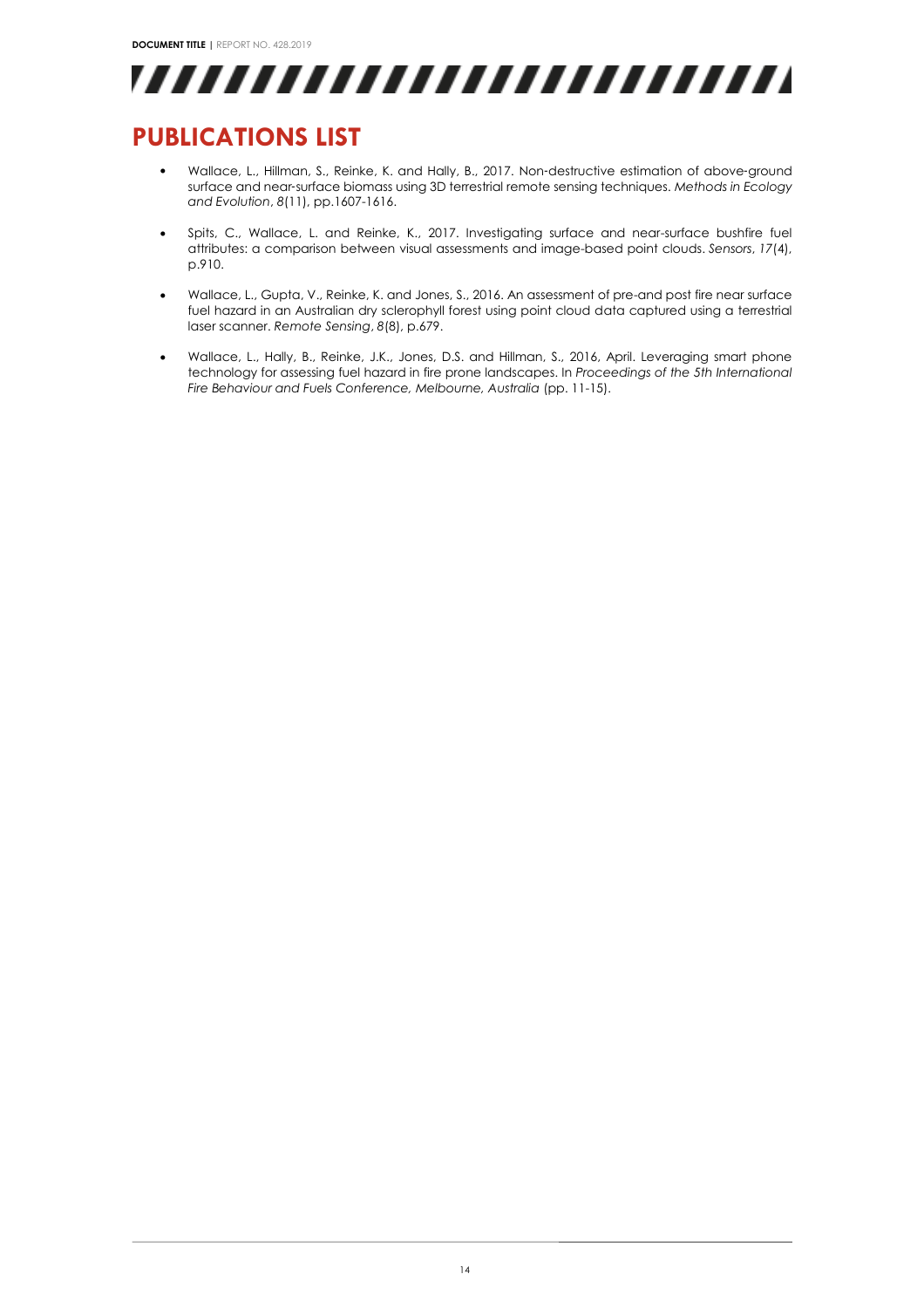

## <span id="page-15-0"></span>**TEAM MEMBERS**

Professor Simon Jones Dr. Karin Reinke Dr. Luke Wallace Mr. Sam Hillman

Ms. Ritu Taneja

Mr. Mark Robey